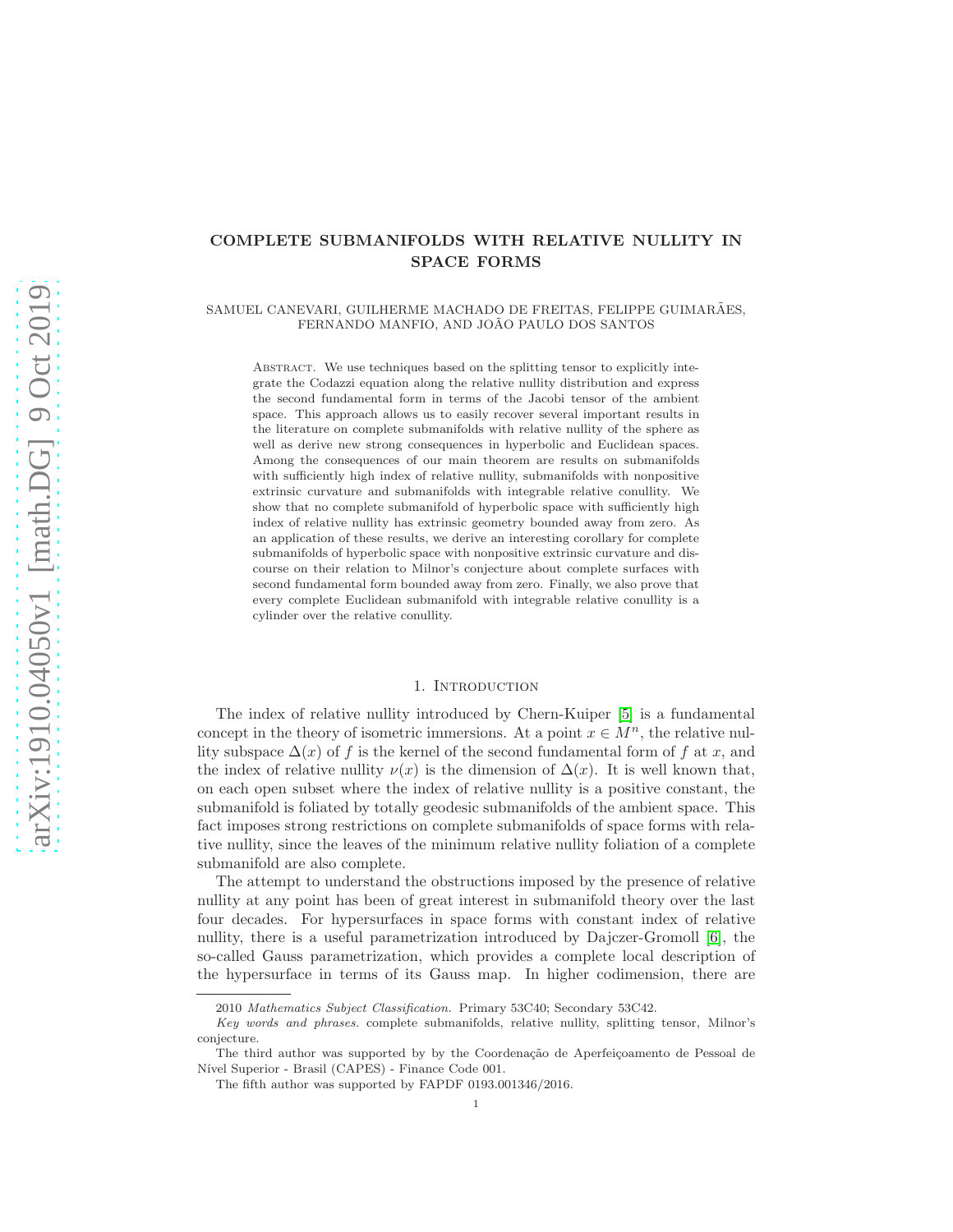several works of both local and global nature on the structure of submanifolds with positive index of relative nullity, e.g., Abe [\[1\]](#page-8-2), Maltz [\[2\]](#page-8-3), de Freitas-Guimarães [\[18\]](#page-9-0), and Dajczer, Kasioumis, Savas-Halilaj and Vlachos [\[8,](#page-9-1) [9,](#page-9-2) [10\]](#page-9-3).

Given a submanifold of a space form with positive index of relative nullity, there is a natural tensor associated to its relative nullity distribution, the so-called splitting tensor of the submanifold. The splitting tensor was first introduced by Rosenthal [\[23\]](#page-9-4) under the name 'conullity operator' and was shown to satisfy a Riccati-type ODE by Abe [\[1\]](#page-8-2). This equation has proved to be a powerful tool in understanding the behavior of the second fundamental form along geodesics contained in the leaves of relative nullity and has been widely used in the literature. For instance, it is a key ingredient in the proof of Sacksteder's ridigity theorem [\[24\]](#page-9-5) and its generalizations. The solution of the aforementioned ODE allows us to express the splitting tensor of the submanifold explicitly in terms of a Jacobi-type operator  $J$  of the ambient space. Moreover, the Codazzi equation can also be explicitly integrated along the relative nullity distribution and as a consequence the shape operators can be written in terms of  $J$  too. We point out that, although information on the behaviour of the shape operators  $A_{\xi}$  along the leaves of relative nullity obtained from the differential equation satisfied by them has been used in several works (see Dajczer-Tojeiro [\[11\]](#page-9-6) for instance), the explicit solution of  $A_{\xi}$  in terms of J had proved elusive.

The main goal of this article is to explore the explicit integrability of the Codazzi equation along the relative nullity distribution to derive strong consequences for complete submanifolds of space forms. Among the many achievements of our approach are results on sufficiently high index of relative nullity, nonpositive extrinsic curvature and integrable conullity. In particular, our main result on complete submanifolds with nonpositive extrinsic curvature in a space form yields a complete solution of the natural higher-dimensional version of Milnor's conjecture for hyperbolic ambient space (see Section [3\)](#page-7-0).

1.1. Sufficiently high index of relative nullity. Among the main applications of the completeness of the leaves of minimum relative nullity foliation is the rigidity of the totally geodesic inclusion of a round sphere  $\mathbb{S}^n$  into  $\mathbb{S}^{n+p}$ ,  $p \leq n-1$ . This is the main result of Ferus [\[14\]](#page-9-7), which extends a previous result by O'Neill-Stiel [\[22\]](#page-9-8). Notice that, by the Chern-Kuiper inequality [\[5\]](#page-8-0), we have  $\nu^{\perp} \leq p$  everywhere for an extrinsically flat submanifold of a space form with codimension  $p$ , where  $\nu^{\perp} = n - \nu$  stands for the *index of relative conullity* of the submanifold. As an immediate consequence of Lemma 32 in Florit-Guimarães [\[15\]](#page-9-9), we actually have that any isometric immersion  $f : M^n \to \mathbb{S}^{n+p}$  of a complete Riemannian manifold is totally geodesic provided that its index of minimum relative nullity  $\nu_0$  is at least the Radon-Hurwitz number  $\rho(\nu_0^{\perp})$  at every point. The situation for complete submanifolds with relative nullity in  $\mathbb{H}^{n+p}$  is far more complicated than in  $\mathbb{S}^{n+p}$ . Indeed, even in the simplest case of isometric immersions of  $\mathbb{H}^n$  into  $\mathbb{H}^{n+1}$ , there exist many nontotally geodesic examples, as shown by Ferus [\[13\]](#page-9-10), Nomizu [\[21\]](#page-9-11) and Alexander-Portnoy [\[3\]](#page-8-4). However, none of these isometric immersions have extrinsic geometry (i.e., second fundamental form) bounded away from zero, and this is a more general phenomenon, according to our main result on complete submanifolds with sufficiently high index of relative nullity in  $\mathbb{H}^m$ .

<span id="page-1-0"></span>**Theorem 1.** Let  $f : M^n \to \mathbb{H}^m$  be an isometric immersion of a complete Riemannian manifold. If  $\nu_0 \ge \nu_0^{\perp}(\nu_0^{\perp}+1)/2$ , then f does not have extrinsic geometry bounded away from zero.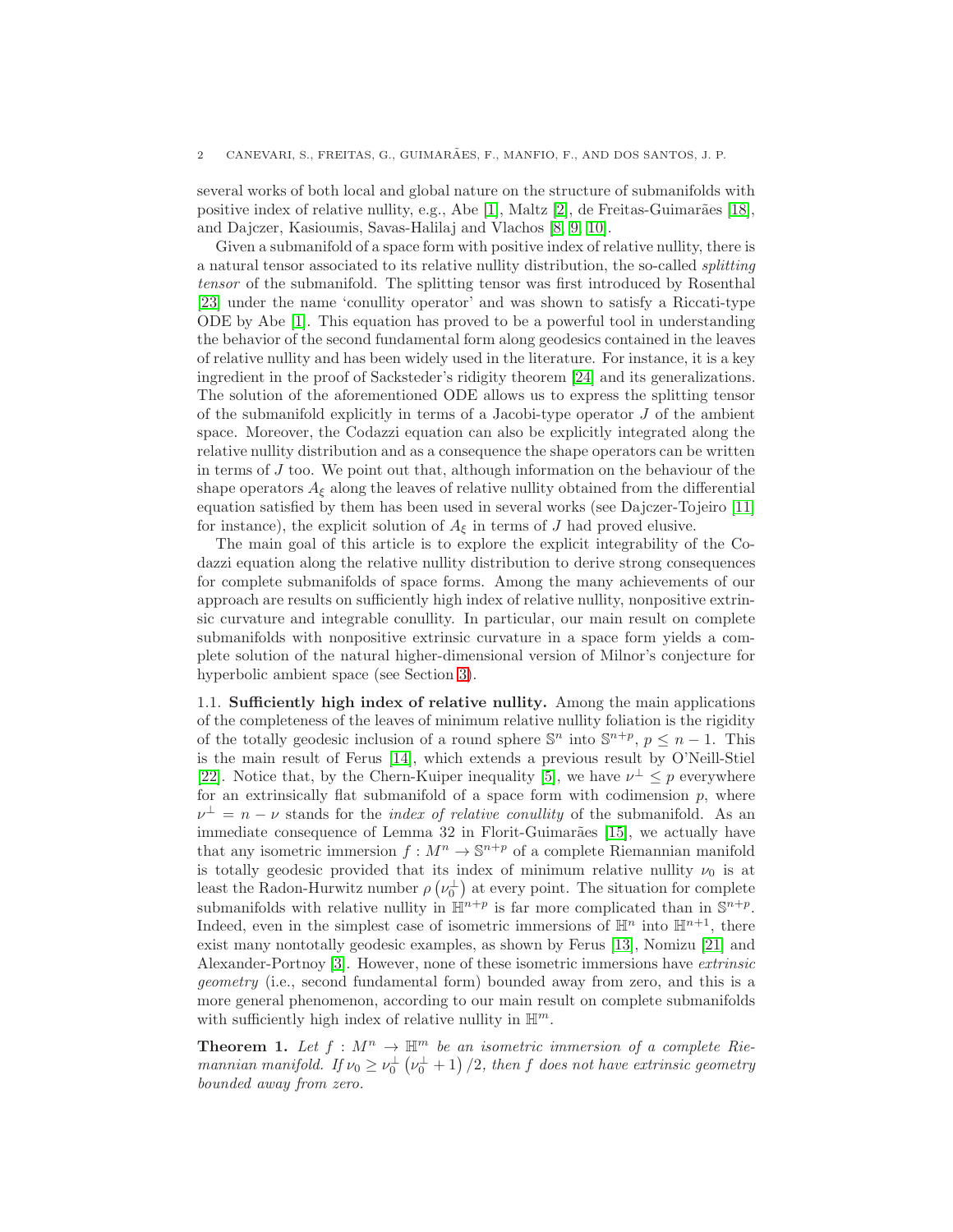1.2. Submanifolds with nonpositive extrinsic curvature. In [\[4\]](#page-8-5), Borisenko showed that submanifolds with nonpositive extrinsic curvature in low codimension necessarily have a high index of relative nullity. This result was improved by Florit [\[16\]](#page-9-12) to the sharp inequality  $\nu \geq n-2p$ , which implies that any isometric immersion  $f: M^n \to \mathbb{S}^{n+p}$  of a complete Riemannian manifold is totally geodesic provided that  $n-\nu_n \geq 2p+1$ , where  $\nu_n = \max\{k : \rho(n-k) \geq k+1\}$ . Using Florit's inequality, we are able to obtain novel results in a similar vein for hyperbolic ambient space.

<span id="page-2-0"></span>**Theorem 2.** Let  $f : M^n \to \mathbb{H}^{n+p}$  be an isometric immersion of a complete Riemannian manifold with nonpositive extrinsic curvature. If  $n \geq 2p^2 + 3p$ , then f does not have extrinsic geometry bounded away from zero.

An interesting application of the above result is the minimality of complete submanifolds of hyperbolic space with nonpositive extrinsic curvature and parallel mean curvature in low codimension. Indeed, we have a slightly more general result.

<span id="page-2-1"></span>**Corollary 1.** Let  $f : M^n \to \mathbb{H}^{n+p}$  be an isometric immersion of a complete Riemannian manifold with nonpositive extrinsic curvature and mean curvature vector field with constant length. If  $n \geq 2p^2 + 3p$ , then f is minimal. In particular, a complete CMC hypersurface of  $\mathbb{H}^{n+1}$  with nonpositive extrinsic curvature is necessarily minimal if  $n \geq 5$ .

1.3. Submanifolds with integrable relative conullity. Every submanifold with integrable relative conullity  $\Delta^{\perp}$  is locally (globally if it is simply connected and the leaves of ∆ are complete) a generalized cylinder (cf. Tojeiro [\[26\]](#page-9-13) and Dajczer-Tojeiro [\[11\]](#page-9-6)). The integrability of  $\Delta^{\perp}$  is equivalent to the fact that the splitting tensor  $C_T$ of  $\Delta$  is selfadjoint for all  $T \in \Gamma(\Delta)$ . It turns out that this characterization still holds for any smooth totally geodesic distribution  $D \subset \Delta$ . In this work, we take advantage from the latter fact to obtain a complete characterization of cylinders in Euclidean space as well as a universal bound for the extrinsic geometry of the relative conullity leaves in hyperbolic space. We also explicitly state a characterization of totally geodesic submanifolds of the sphere in the same vein which, although following immediately from Lemma 32 in Florit-Guimarães [\[15\]](#page-9-9), had never been stated before in the literature, as far as we are aware.

<span id="page-2-2"></span>**Theorem 3.** Let  $f : M^n \to \mathbb{Q}_c^m$  be an isometric immersion of a complete Riemannian manifold and let D be a smooth totally geodesic distribution of rank  $0 < k \leq n$ such that  $D(x) \subset \Delta(x)$  for all  $x \in M^n$ . Suppose that the orthogonal complement  $D^{\perp}$  is integrable. Then:

- (i) If  $c > 0$ , we have  $k = n$ , i.e., f is totally geodesic.
- (ii) If  $c = 0$ , f is a k-cylinder.
- (iii) If  $c < 0$ , the inclusion  $i: L^{n-k} \to M^n$  of any leaf  $L^{n-k}$  of  $D^{\perp}$  has extrinsic geometry bounded by  $\sqrt{-c}$ .

## 2. Proofs

The key point to prove all of our main results stated in the introduction is the fact that the Codazzi equation can be explicitly integrated along the relative nullity distribution, which enables us to have a deep understanding on the behavior of the second fundamental form along the leaves of relative nullity. We will start by introducing some definitions and notations that will be used throughout this section.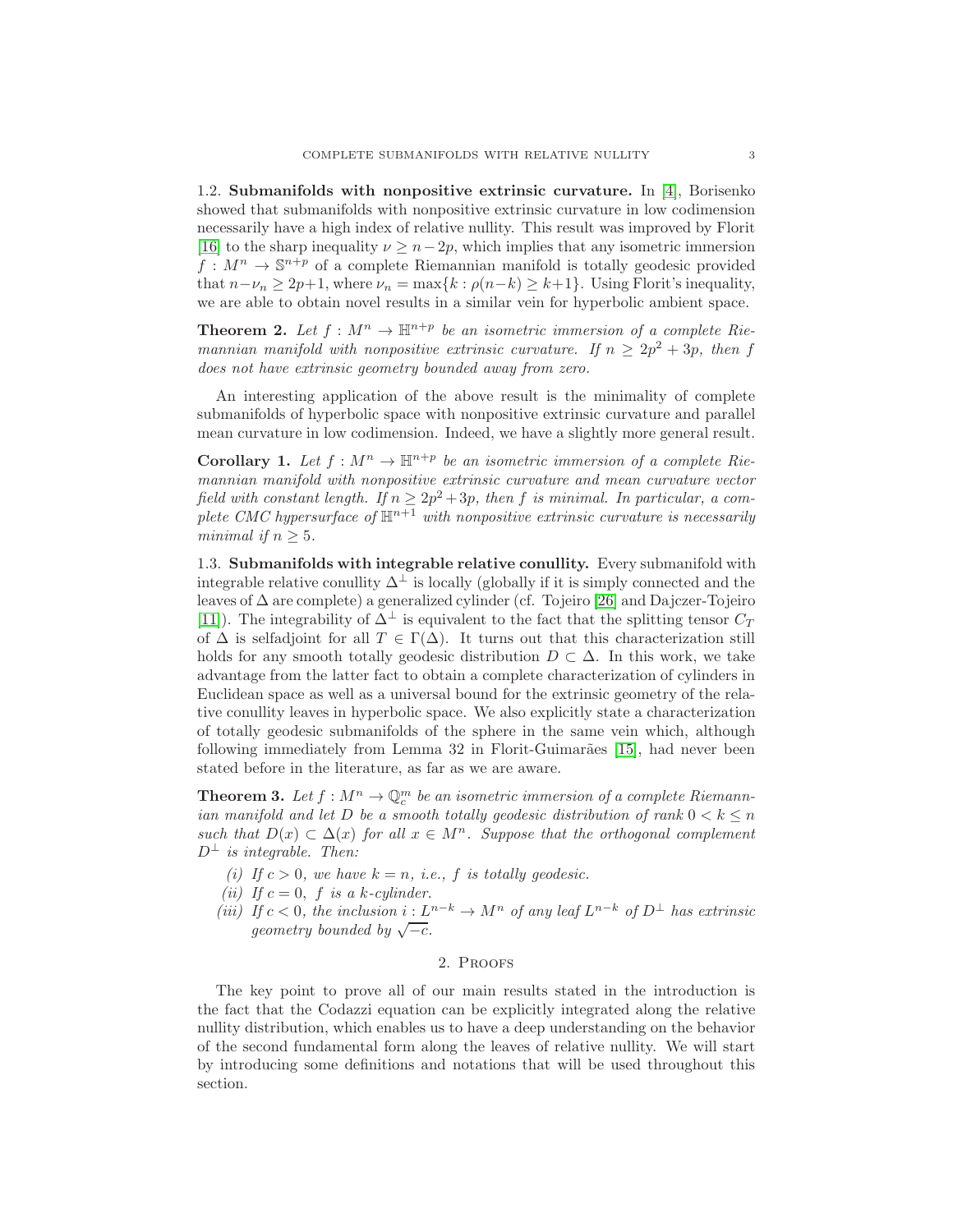### 4 CANEVARI, S., FREITAS, G., GUIMARÃES, F., MANFIO, F., AND DOS SANTOS, J. P.

Let  $f: M^n \to \tilde{M}^{n+p}$  be an isometric immersion. We denote by  $\alpha$  and  $A_{\xi}$  the second fundamental form and the shape operator of  $f$  with respect to a normal vector  $\xi$ , respectively. The *relative nullity subspace*  $\Delta(x)$  of f at x is the kernel of its second fundamental form  $\alpha$  at x, that is,

$$
\Delta(x) = \{ X \in T_x M : \alpha(X, Y) = 0 \text{ for all } Y \in T_x M \}.
$$

The orthogonal complement  $\Delta^{\perp}(x)$  of  $\Delta(x)$  in  $T_xM$  is called the *relative conullity* subspace of f at x. The dimensions  $\nu(x)$  and  $\nu^{\perp}(x)$  of  $\Delta(x)$  and  $\Delta^{\perp}(x)$  are the index of relative nullity and the index of relative conullity of  $f$  at  $x$ , respectively. The isometric immersion f is said to be *totally geodesic* at  $x \in M^n$  if  $\nu(x) = n$ , or equivalently,  $\nu^{\perp}(x) = 0$ . If  $\nu \equiv n$  then f is called a *totally geodesic* isometric immersion.

Let D be a smooth distribution on  $M<sup>n</sup>$ , the splitting tensor C of D is the map  $C: \Gamma(D) \times \Gamma(D^{\perp}) \to \Gamma(D^{\perp})$  defined by

$$
C(T, X) = C_T X = -(\nabla_X T)_{D^{\perp}},
$$

where ( )<sub>D</sub>⊥ stands for the orthogonal projection onto  $D^{\perp}$ . It is easily checked that  $C$  is tensorial with respect to both variables and hence gives rise to an endomorphism  $C_T : D^{\perp}(x) \to D^{\perp}(x)$  for any  $x \in M^n$  and  $T \in D(x)$ , which we call the splitting tensor of  $D$  at  $x$  with respect to  $T$ .

We are particularly interested in the case in which  $D$  is totally geodesic and  $D(x) \subset \Delta(x)$  for all  $x \in M^n$ . In order to integrate the Codazzi equation along D, we need the lemma below, which provides useful information on the behavior of  $C_T$ and  $A_{\xi}$  along  $\Delta$  (a proof can be found in Dajczer-Tojeiro [\[11\]](#page-9-6)).

**Lemma 1.** Let  $f : M^n \to \mathbb{Q}_c^m$  be an isometric immersion of a Riemannian manifold and let D be a smooth totally geodesic distribution such that  $D(x) \subset \Delta(x)$  for all  $x \in M^n$ . The differential equation

<span id="page-3-2"></span>(2.1) 
$$
\nabla_T C_S = C_S C_T + C_{\nabla_T S} + c \langle T, S \rangle I
$$

holds for all  $S, T \in \Gamma(D)$ . In particular, the operator  $C_{\gamma'}$  along a unit speed geodesic  $\gamma$  contained in a leaf of D satisfies the differential equation

<span id="page-3-0"></span>(2.2) 
$$
\frac{D}{dt}C_{\gamma'} = C_{\gamma'}^2 + cI.
$$

Moreover, the differential equation

<span id="page-3-1"></span>
$$
\frac{D}{dt}A_{\xi} = A_{\xi}C_{\gamma'}
$$

holds for every parallel normal vector field  $\xi$  along  $\gamma$ .

Let  $\gamma : [0, b) \to M$  be a geodesic such that  $\gamma'(0) \in D(\gamma(0))$  contained in a leaf of D, the solution of the Jacobi equation  $J''_{\gamma'(0)} + cI = 0$  along  $\gamma$  with initial values  $J_{\gamma'(0)}(0) = I, J'_{\gamma'(0)}(0) = -C_{\gamma'(0)}$  is given by

(2.4) 
$$
J_{\gamma'(0)}(t) = \begin{cases} \cos\sqrt{c}tI - (\sin\sqrt{c}t/\sqrt{c}) C_{\gamma'(0)}, & \text{if } c = 1\\ \cosh\sqrt{-c}tI - (\sinh\sqrt{-c}t/\sqrt{-c}) C_{\gamma'(0)}, & \text{if } c = -1\\ I - tC_{\gamma'(0)}, & \text{if } c = 0. \end{cases}
$$

Finally, we denote by  $E_{\lambda}^{C_{\gamma'}(0)}$  $\lambda^{\gamma'(0)}$  the eigenspace of  $C_{\gamma'(0)}$  associated to the eigenvalue  $\lambda \in \mathbb{R}$  and by  $\mathcal{P}_0^t$  the parallel transport from  $\gamma(0)$  to  $\gamma(t)$  along  $\gamma$ , respectively. We are now in a position to state our main proposition.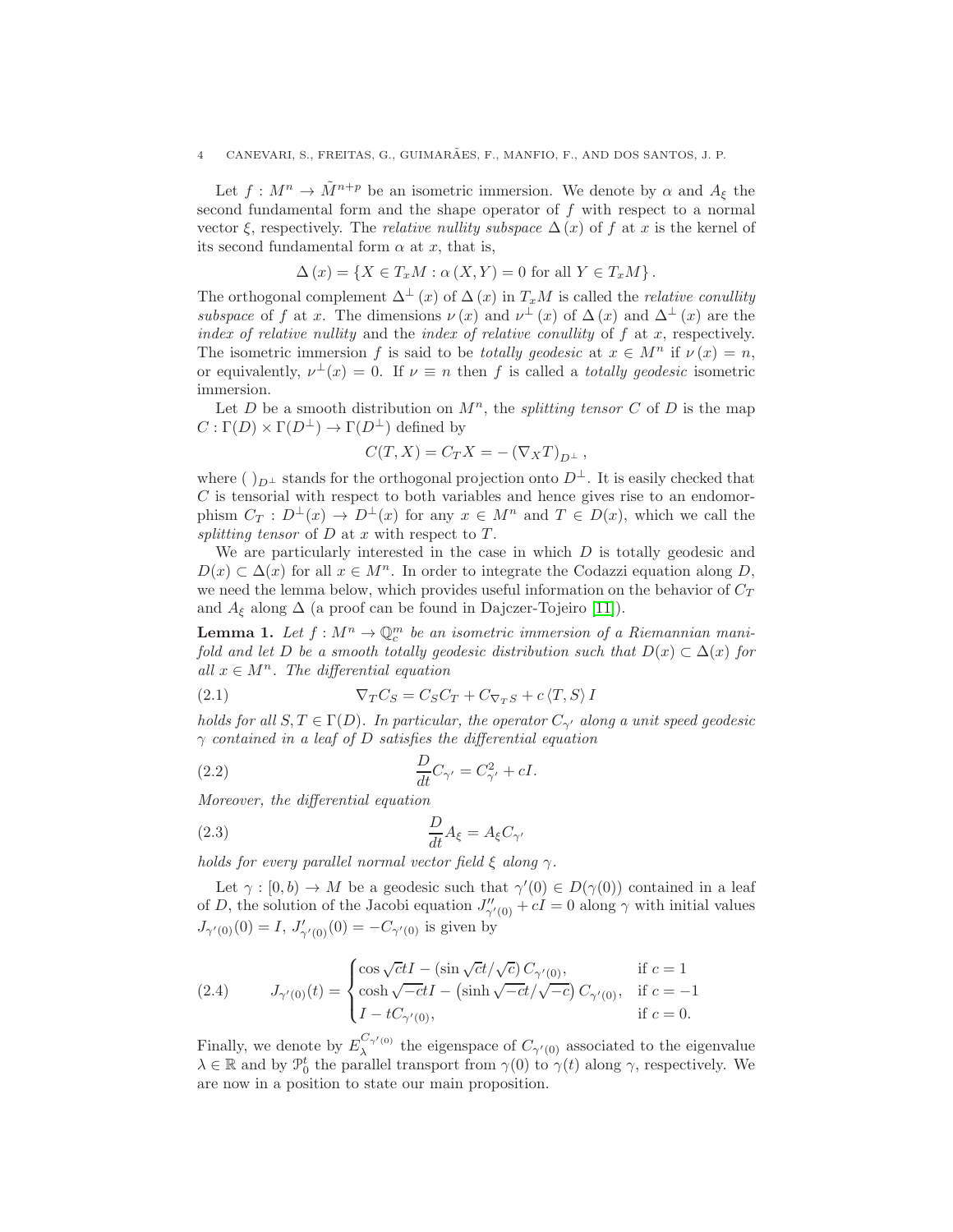<span id="page-4-4"></span>**Proposition 1.** Let  $f : M^n \to \mathbb{Q}_c^m$  be an isometric immersion, and let D be a smooth totally geodesic distribution of rank  $0 < k < n$  on an open subset  $U \subset M^n$ such that  $D(x) \subset \Delta(x)$  for all  $x \in U$ . If  $\gamma : [0, b) \to U$  is a unit speed geodesic such that  $\gamma'(0) \in D(\gamma(0))$ , then  $J_{\gamma'(0)}$  is invertible in  $[0, b)$ , and the splitting tensor  $C_{\gamma'(t)}$  of D along  $\gamma$  is given by

<span id="page-4-1"></span>(2.5) 
$$
C_{\gamma'(t)} = \mathcal{P}_0^t \circ \left( -J'_{\gamma'(0)}(t) J_{\gamma'(0)}(t)^{-1} \right) \circ \left( \mathcal{P}_0^t \right)^{-1}.
$$

Moreover, the second fundamental form  $\alpha$  of f along  $\gamma$  is given by

<span id="page-4-3"></span>(2.6) 
$$
\alpha_{\gamma(t)} = \mathcal{P}_0^t \circ \alpha_{\gamma(0)} \left( J_{\gamma'(0)}(t)^{-1} \circ (\mathcal{P}_0^t)^{-1}, (\mathcal{P}_0^t)^{-1} \right).
$$

Equivalently, the shape operator  $A_{\xi_t}$  of f with respect to a parallel normal vector field  $\xi_t$  along  $\gamma$  is given by

.

<span id="page-4-2"></span>(2.7) 
$$
A_{\xi_t} = \mathcal{P}_0^t \circ A_{\xi_0} J_{\gamma'(0)}(t)^{-1} \circ (\mathcal{P}_0^t)^{-1}
$$

In particular, Im  $A_{\xi_t}$  and ker  $A_{\xi_t}$  are parallel with respect to  $\nabla$  along  $\gamma$ . Therefore,  $A_{\xi_t}$  has constant rank along  $\gamma$ , and hence the numbers of positive and negative eigenvalues remain constant along  $\gamma$ . Furthermore,  $C_{\gamma'(t)}$  is symmetric with respect to  $\alpha_{\gamma(t)}$ , or equivalently, the endomorphism  $A_{\xi_t}C_{\gamma'(t)}$  of  $D^{\perp}(\gamma(t))$  is symmetric, and thus ker  $A_{\xi_t}$  is invariant by  $C_{\gamma'(t)}$ . In addition:

- (i) If  $c > 0$  and  $b \ge \pi/\sqrt{c}$ , then  $C_{\gamma'(0)}$  can have no real eigenvalues. In particular,  $C_{\gamma'(0)}$  cannot be symmetric. Also, for any normal direction at  $\gamma(0)$  the numbers of positive and negative principal curvatures are equal.
- (ii) If  $c \leq 0$  and  $\gamma$  extends to a geodesic ray  $\tilde{\gamma} : [0, \infty) \to U$ , then all the real eigenvalues of  $C_{\gamma'(0)}$  belong to the interval  $(-\infty, \sqrt{-c}]$ . Also, for any pair of parallel tangent vector fields  $X_t$  and  $Y_t$  along  $\gamma$  such that  $X_0 \notin E^{C_{\gamma'(0)}}_{\sqrt{-c}}$ we have that  $\alpha_{\gamma(t)}(X_t, Y_t) \to 0$ , or equivalently,  $A_{\xi_t}X_t \to 0$  as  $t \to \infty$ . In particular, if  $\sqrt{-c}$  is not an eigenvalue of  $C_{\gamma'(0)}$ , then  $\alpha_{\gamma(t)} \to 0$ , or equivalently,  $A_{\xi_t} \to 0$  as  $t \to \infty$ . In the case  $X_0 \in E_{\sqrt{\xi_t}}^{C_{\gamma'(0)}}$  we have that:
	- (ii.a) If  $c = 0$ , then  $\alpha_{\gamma(t)}(X_t, Y_t)$  and  $A_{\xi_t}X_t$  are parallel along  $\gamma$  with respect to  $\nabla^{\perp}$  and  $\nabla$ , respectively.
	- (ii.b) If  $c < 0$ , and  $\alpha_{\gamma(0)}(X_0, Y_0) \neq 0$  or  $A_{\xi_0}X_0 \neq 0$ , then  $\alpha_{\gamma(t)}(X_t, Y_t) \to \infty$ and  $A_{\xi_t}X_t \to \infty$  as  $t \to \infty$ , respectively. If  $\alpha_{\gamma(0)}(X_0, Y_0) = 0$  or  $A_{\xi_0}X_0 = 0$ , then  $\alpha_{\gamma(t)}(X_t, Y_t) \equiv 0$  and  $A_{\xi_t}X_t \equiv 0$ , respectively.

Furthermore, if  $\gamma$  extends to a geodesic line  $\tilde{\gamma}: (-\infty, \infty) \to U$ , we have that:

- (ii.1) If  $c = 0$ , then the only possible real eigenvalue of  $C_{\gamma'(0)}$  is 0. In particular, if  $C_{\gamma'(0)}$  is symmetric, then  $C_{\gamma'(0)} = 0$ .
- (ii.2) If  $c < 0$ , then all the real eigenvalues of  $C_{\gamma'(0)}$  belong to the interval  $\left[-\sqrt{-c},\sqrt{-c}\right]$ . Also, if either  $\sqrt{-c}$  or  $-\sqrt{-c}$  is not an eigenvalue of  $C_{\gamma'(0)}$ , then  $\alpha_{\gamma(t)} \to 0$ , or equivalently,  $A_{\xi_t} \to 0$  as either  $t \to \infty$  or  $t \rightarrow -\infty$ , respectively.

*Proof.* Let  $T \in \Gamma(\gamma^* (\text{End}(\Delta^{\perp})) )$  be the unique solution of the differential equation

<span id="page-4-0"></span>(2.8) 
$$
\frac{D}{dt}T + C_{\gamma'}T = 0
$$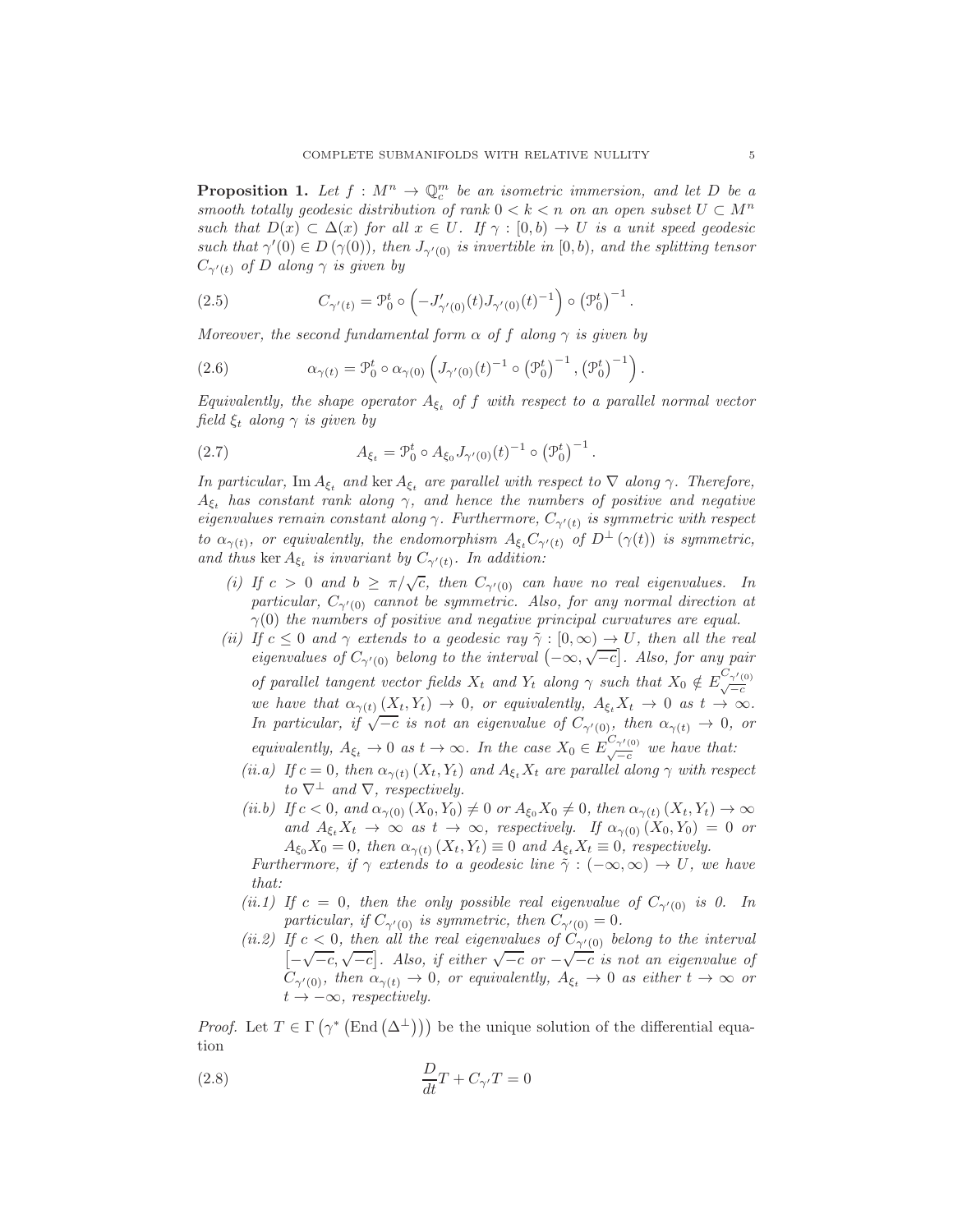with initial condition  $T(0) = I$ . Using [\(2.2\)](#page-3-0) and [\(2.8\)](#page-4-0) we have that T is also a solution on  $[0, b)$  of the second order differential equation with a constant coefficient

<span id="page-5-0"></span>(2.9) 
$$
\frac{D^2}{dt^2}T + cT = 0.
$$

On the other hand, it is straightforward to check that  $J(t) = \mathcal{P}_0^t \circ J_{\gamma'(0)}(t) \circ (\mathcal{P}_0^t)^{-1}$ also satisfies [\(2.9\)](#page-5-0). Since  $J(0) = I = T(0)$  and  $DJ/dt(0) = -C_{\gamma'(0)} = DT/dt(0)$ , we conclude that  $T = J$  on  $[0, b)$ . Thus, by the uniqueness theorem for solutions of equation [\(2.8\)](#page-4-0), for each  $t \in [0, b)$  the endomorphism  $J(t)$  of  $D^{\perp}(\gamma(t))$  is invertible, and [\(2.5\)](#page-4-1) holds. Now, let  $A(t) = \mathcal{P}_0^t \circ A_{\xi(0)} J_{\gamma'(0)}(t)^{-1} \circ (\mathcal{P}_0^t)^{-1}, t \in [0, b)$ . Using [\(2.5\)](#page-4-1) we have that A also satisfies [\(2.3\)](#page-3-1). Since  $A(0) = A_{\xi(0)}$ , we conclude that [\(2.7\)](#page-4-2), and equivalently [\(2.6\)](#page-4-3), holds. That  $A_{\xi}C_{\gamma'}$  is symmetric follows immediately from equation  $(2.3)$ , and the remaining assertions above part  $(i)$  are direct consequences of equation [\(2.7\)](#page-4-2).

If  $c > 0$ , then the function  $\sqrt{c} \cot \sqrt{c}t$  takes every real value for  $t \in [0, \pi/\sqrt{c})$ , and since  $J_{\gamma'(0)}(t)$  is invertible, this implies that  $C_{\gamma'(0)}$  can have no real eigenvalues when  $b \ge \pi/\sqrt{c}$ . Also,  $J_{\gamma'(0)}(t) \to -I$  as  $t \to \pi/\sqrt{c}$ , so  $(\mathcal{P}_0^t)^{-1} \circ A_{\xi_t} \circ \mathcal{P}_0^t \to -A_{\xi_0}$ as  $t \to \pi/\sqrt{c}$ , and since the numbers of positive and negative eigenvalues of  $A_{\xi_t}$ remain constant along  $\gamma$ , we conclude that they must be equal.

Similarly, if  $c < 0$ , then the function  $\sqrt{-c} \coth \sqrt{-c}t$  takes every value in the interval  $(\sqrt{-c}, \infty)$  for  $t \in [0, \infty)$ , hence all the real eigenvalues of  $C_{\gamma'(0)}$  must belong to the interval  $(-\infty, \sqrt{-c}]$  when  $\gamma$  extends to a geodesic ray  $\tilde{\gamma}: [0, \infty) \to U$ . Also, for every complex number  $\lambda \neq \sqrt{-c}$ , we have that the function cosh  $\sqrt{}$ Also, for every complex number  $\lambda \neq \sqrt{-c}$ , we have that the function  $\cosh \sqrt{-ct} - (\sinh \sqrt{-ct}/\sqrt{-c}) \lambda \to \infty$  as  $t \to \infty$ , and then  $J_{\gamma'(0)}(t)X_0 \to \infty$  as  $t \to \infty$  for any parallel vector field  $X_t$  along  $\gamma$  as long as  $X_0 \notin E^{C_{\gamma'(0)}}_{\sqrt{-c}}$ . By equation  $(2.7)$ , we conclude that  $A_{\xi_t}X_t \to 0$  as  $t \to \infty$ . On the other hand, when  $\lambda = \sqrt{-c}$ , then  $\cosh \sqrt{-ct} - (\sinh \sqrt{-ct}/\sqrt{-c}) \lambda = \cosh \sqrt{-ct} - \sinh \sqrt{-ct} \to 0$  as  $t \to \infty$ . Hence, if  $X_0 \in E^{\mathcal{C}_{\gamma'(0)}}_{\sqrt{-c}}$ , we conclude from [\(2.6\)](#page-4-3) and [\(2.7\)](#page-4-2) that  $\alpha_{\gamma(t)}(X_t, Y_t) \to \infty$  and  $A_{\xi_t}X_t \to \infty$  as  $t \to \infty$  when  $\alpha_{\gamma(0)}(X_0, Y_0) \neq 0$  and  $A_{\xi_0}X_0 \neq 0$ , respectively. The last assertion in part (b) follows from the parallelism of ker  $A_{\epsilon}$ , with respect to  $\Delta$ along  $\gamma$  and from

$$
\alpha_{\gamma(t)}(X_t, Y_t) = \mathcal{P}_0^t \circ \alpha_{\gamma(0)} \left( J_{\gamma'(0)}(t)^{-1} X_0, Y_0 \right)
$$
  
= 
$$
\mathcal{P}_0^t \circ \alpha_{\gamma(0)} \left( \frac{1}{\cosh \sqrt{-ct} - \sinh \sqrt{-ct}} X_0, Y_0 \right).
$$

If  $\gamma$  extends to a geodesic line  $\tilde{\gamma}: (-\infty, \infty) \to U$ , then the real eigenvalues of  $C_{\gamma'(0)}$  belong to the interval  $(-\infty, \sqrt{-c}] \cap [-\sqrt{-c}, \infty) = [-\sqrt{-c}, \sqrt{-c}]$ , and if either  $\sqrt{-c}$  or  $-\sqrt{-c}$  is not an eigenvalue of  $C_{\gamma'(0)}$ , then  $\sqrt{-c}$  is not an eigenvalue of either  $C_{\gamma'(0)}$  or  $C_{-\gamma'(0)}$ , hence  $\alpha_{\gamma(t)} \to 0$ , or equivalently,  $A_{\xi_t} \to 0$  as either  $t \to \infty$  or  $t \to -\infty$  respectively Case  $c = 0$  is analogous  $t \to \infty$  or  $t \to -\infty$ , respectively. Case  $c = 0$  is analogous.

Proposition [1](#page-4-4) will allow us to derive all the results in this work with little effort. Besides that, for complete submanifolds with relative nullity in the sphere, we have that  $J_{\gamma'(0)}(0) = -J_{\gamma'(0)}(\pi)$  for any geodesic  $\gamma$  as in Proposition [1.](#page-4-4) From this fact, we easily recover an important result due to Dajczer-Gromoll [\[7\]](#page-8-6), which states that at any point where the index of relative nullity is minimal and for any normal direction at that point the numbers of positive and negative principal curvatures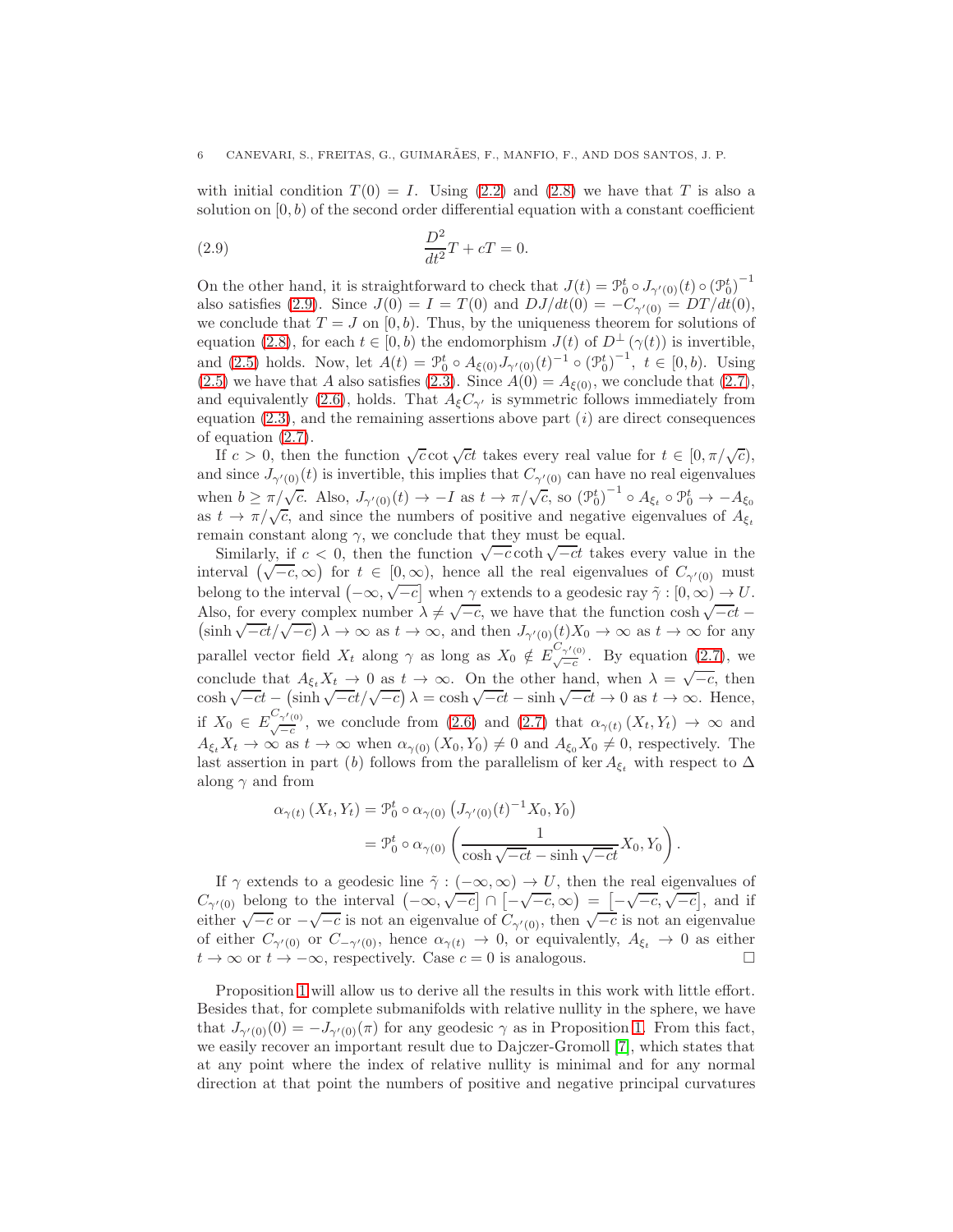are equal. Notice also that Lemma 32 in Florit-Guimarães [\[15\]](#page-9-9) is embedded in part (i) of Proposition [1.](#page-4-4)

The idea of the proof of Theorem [1](#page-1-0) now comes down to finding a direction in which the splitting tensor is well behaved.

*Proof of Theorem [1.](#page-1-0)* Let  $x_0 \in M^n$  such that  $\nu(x_0) = \nu_0$ . Consider the linear map  $L : \Delta(x_0) \oplus \text{Skew}(\Delta^{\perp}(x_0)) \oplus \mathbb{R} \to \text{End}(\Delta^{\perp}(x_0))$  given by

$$
L(T, \mathcal{S}, \lambda) = C_T + \mathcal{S} + \lambda I.
$$

Since  $\nu_0 \ge \nu_0^{\perp}(\nu_0^{\perp}+1)/2$ , we conclude that L cannot be injective. Hence, there exists a unit vector  $T_0 \in \Delta(x_0)$  such that  $C_{T_0} \in \text{Skew}(\Delta^{\perp}(x_0)) + \text{span}\{I\}$ . Replacing  $T_0$  with  $-T_0$  if necessary, we can assume that  $\sqrt{-c}$  is not an eigenvalue of  $C_{T_0}$ . Then  $J_{T_0}(t)^{-1} \to 0$  as  $t \to +\infty$ . By Proposition [1,](#page-4-4) we conclude that  $\alpha \to 0$ along the geodesic starting from  $x_0$  in the direction  $T_0$ .

Using the results in Florit [\[16\]](#page-9-12) we obtain Theorem [2](#page-2-0) almost as a corollary of Theorem [1.](#page-1-0)

*Proof of Theorem [2.](#page-2-0)* It follows from Florit's nullity estimate [\[16\]](#page-9-12) that  $\nu_0 \geq n-2p$ . Thus  $\nu_0^{\perp} \leq 2p$  and it is straightforward to check that the estimate  $n \geq 2p^2 + 3p$ implies the one in Theorem [1.](#page-1-0)

The proof of Corollary [1](#page-2-1) follows the same ideas as in the previous theorem.

Proof of Corollary [1.](#page-2-1) It follows from the Gauss equation that the scalar curvature s of  $M^n$  is given by

(2.10) 
$$
s = -1 + \frac{n}{n-1} ||\mathcal{H}||^2 - \frac{1}{n(n-1)} ||\alpha||^2,
$$

where  $\mathcal H$  is the mean curvature vector of f and  $||\alpha||$  denotes the norm of the second fundamental form, given by

<span id="page-6-0"></span>
$$
||\alpha||^2 = \sum_{i,j=1}^n ||\alpha(e_i, e_j)||^2,
$$

for an orthonormal tangent basis  $e_1, \ldots, e_n$ . If the extrinsic sectional curvature is nonpositive, then  $s \leq -1$  and consequently, by Equation [\(2.10\)](#page-6-0), we have

$$
\left\|\alpha\right\|^2 \geq n^2 \left\|\mathcal{H}\right\|^2.
$$

By Theorem [2,](#page-2-0) f does not have extrinsic geometry bounded away from zero. Since  $\|\mathcal{H}\|$  is constant, we must have  $\|\mathcal{H}\| = 0$ .

To prove Theorem [3](#page-2-2) we will need the lemma below, which deals with the case where the conullity is totally geodesic and whose local version is well known (cf. Dajczer-Tojeiro [\[11\]](#page-9-6)).

<span id="page-6-1"></span>**Lemma 2.** Let  $f: M^n \to \mathbb{Q}_c^m$  be an isometric immersion of a complete Riemannian manifold and let D be a smooth totally geodesic distribution of rank  $0 < k \leq n$ such that  $D(x) \subset \Delta(x)$  for all  $x \in M^n$ . If the conullity distribution  $D^{\perp}$  is totally geodesic, then  $c = 0$  and f is a k-cylinder.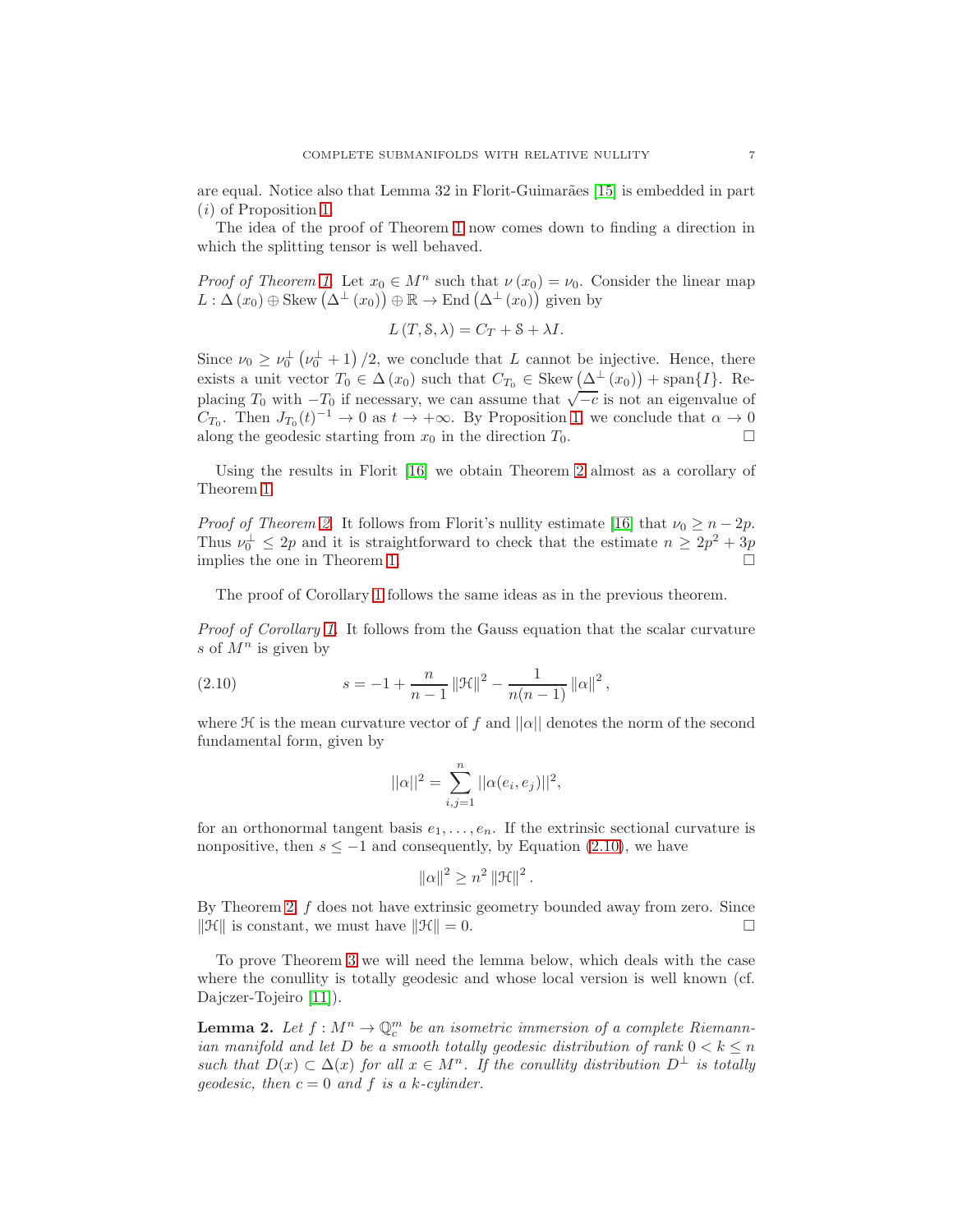*Proof.* Since the splitting tensor C of D vanishes identically, it follows from  $(2.1)$ that  $c = 0$ . Because D is totally geodesic,  $D \subset \Delta$  and  $M^n$  is complete, so are the leaves of D and they are mapped by f onto k-dimensional affine subspaces of  $\mathbb{R}^m$ , thus  $L^{n-k} = M/D$  is a smooth manifold of dimension  $n - k$  and the projection  $\pi : M^n \to L^{n-k}$  is a vector bundle. The fact that the distribution  $D^{\perp}$  is totally geodesic yields

(2.11) 
$$
\tilde{\nabla}_X f_* T = f_* \nabla_X T \in \Gamma(D)
$$

for all  $X \in \Gamma(D^{\perp})$  and  $T \in \Gamma(D)$ . Thus  $V^k = f_*D$  is constant in  $\mathbb{R}^m$ , and the map  $\varphi: M^n \to L^{n-k} \times V^k$  given by

$$
\varphi(x) = (\pi(x), f(x)_V)
$$

is a global trivialization of  $\pi$ , where  $(y<sub>V</sub>)$  stands for the orthogonal projection onto V. Moreover, the map  $\tilde{g}: M^n \to V^{\perp}$  given by  $\tilde{g}(x) = f(x)_{V^{\perp}}$  projects to an immersion  $g: L^{n-k} \to V^{\perp}$  whose induced metric on  $L^{n-k}$  turns  $\varphi$  into an isometry. Finally, it is straightforward to check that

$$
f = (g \times I) \circ \varphi,
$$

where  $I: V \to V$  denotes the identity map.

 $\Box$ 

We are now able to understand the behavior of complete submanifolds with integrable conullity in space forms.

*Proof of Theorem [3.](#page-2-2)* Since  $M^n$  is complete and D is totally geodesic, the leaves of D are also complete. Since  $D^{\perp}$  is integrable, the splitting tensor  $C_T$  is symmetric for all  $T \in D$ , thus part (i) follows from part (i) of Proposition [1.](#page-4-4) If  $c = 0$ , part  $(ii.1)$  of Proposition [1](#page-4-4) implies that  $C = 0$ . Thus,  $D^{\perp}$  is totally geodesic, and part (ii) follows from Lemma [2.](#page-6-1) Part (iii) is immediate from part (ii.2) of Proposition [1,](#page-4-4) since  $A_T^i = C_T$  for every  $T \in N_i L(x) = \Delta(x)$  and every  $x \in L^{n-k}$  $\Box$ 

### 3. Milnor's conjecture

<span id="page-7-0"></span>In the 1960s, motivated by the then-recent result of Efimov [\[12\]](#page-9-14) on the nonexistence of complete Euclidean surfaces with negative Gaussian curvature K bounded away from zero, J. Milnor suggested a conjecture concerning complete Euclidean surfaces whose  $K$  does not change sign. It states that such a surface must have an umbilic, or else have points at which both principal curvatures simultaneously assume values arbitrarily close to zero.

**Conjecture 1** (Milnor [\[20\]](#page-9-15)). Let  $f : M^2 \to \mathbb{R}^3$  be a complete umbilic-free surface with extrinsic geometry bounded away from zero. Then either the Gauss curvature K of f changes sign or else  $K \equiv 0$ .

A small step toward the solution of the above conjecture was obtained by Smyth-Xavier [\[25\]](#page-9-16), where a consequence of their principal curvature theorem is that any complete surface of nonpositive Gauss curvature in  $\mathbb{R}^3$  with one of its principal curvatures bounded away from zero must be a cylinder. Milnor-type results were also obtained for surfaces of  $\mathbb{H}^3$  and  $\mathbb{S}^3$  by Gálvez-Martínez-Teruel [\[17\]](#page-9-17), where the authors use an abstract result about Codazzi pairs to prove that no complete surface can be immersed into  $\mathbb{H}^3$  or  $\mathbb{S}^3$  with nonpositive extrinsic or intrinsic sectional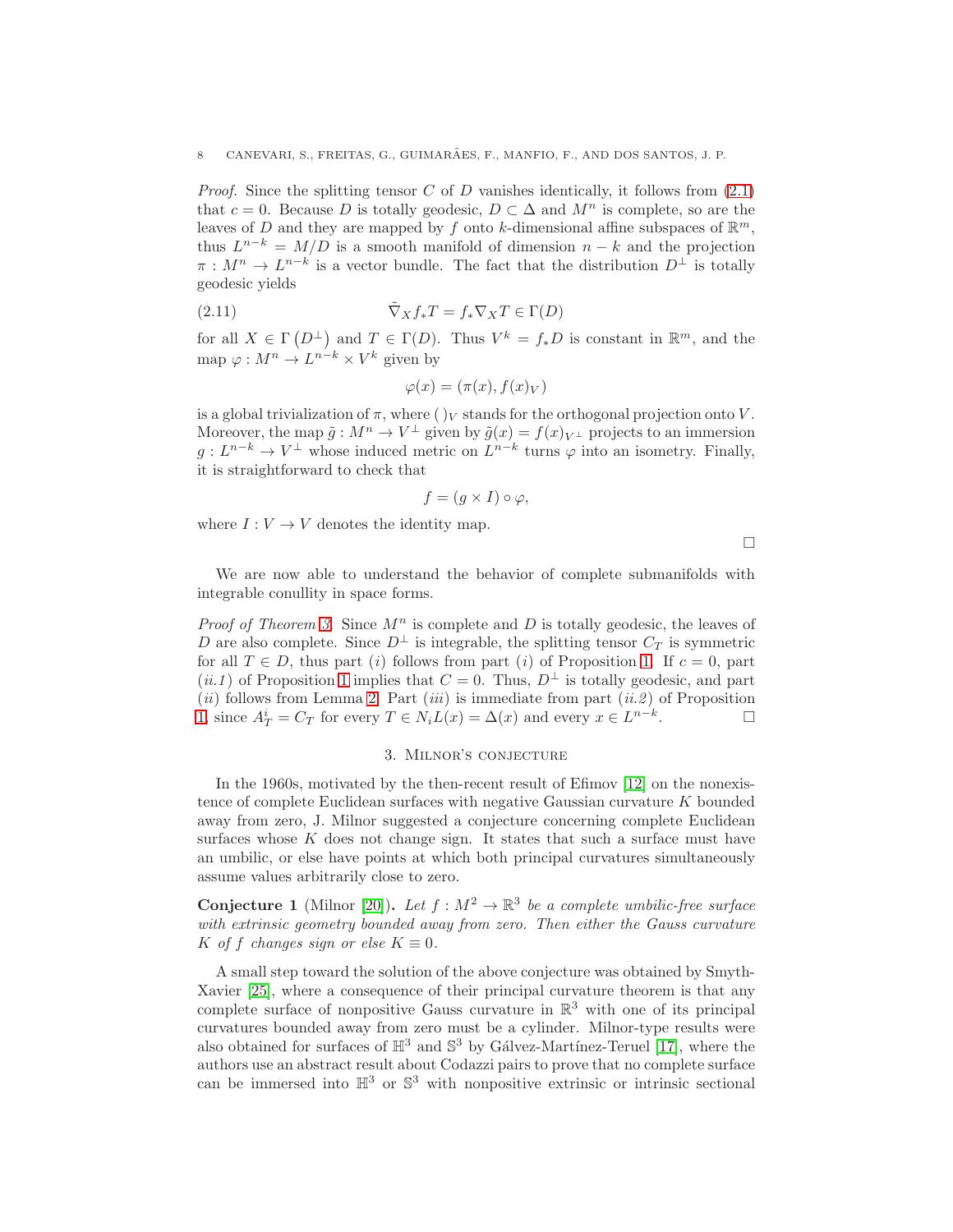curvature, respectively, and one of its principal curvatures bounded away from zero.

It is interesting to investigate a similar question for hypersurfaces of space forms. Note that the same principal curvature theorem of Smyth-Xavier [\[25\]](#page-9-16) coupled with Hartman-Niremberg theorem [\[19\]](#page-9-18) actually implies that every complete hypersurface in  $\mathbb{R}^{n+1}$  with nonpositive sectional curvature and one of its principal curvatures bounded away from zero is necessarily a cylinder over a plane curve. In  $\mathbb{S}^{n+1}$ , Lemma 32 of Florit-Guimarães [\[15\]](#page-9-9) yields that any complete hypersurface with nonpositive extrinsic sectional curvature must be totally geodesic for  $n \geq 4$ . On the other hand, if  $n=3$  the polar map  $\psi : N_f^1 \mathbb{S}^2_{1/3} \to \mathbb{S}^4$  of the Veronese surface  $f: \mathbb{S}^2_{1/3} \to \mathbb{S}^4$ , given by

$$
\psi\left( y,w\right) =w,
$$

is a minimal isoparametric hypersurface with three distinct principal curvatures and index of relative nullity  $\nu \equiv 1$ . Thus,  $\psi$  gives a nontotally geodesic counterexample of a complete umbilic-free hypersurface in  $\mathbb{S}^4$  with nonpositive extrinsic sectional curvature and shape operator bounded away from zero.

Finally, concerning hypersurfaces in  $\mathbb{H}^{n+1}$ , Theorem [2](#page-2-0) in the case  $p = 1$  can be restated as follows.

<span id="page-8-7"></span>**Corollary 2.** Let  $f : M^n \to \mathbb{H}^{n+1}$  be a complete hypersurface with nonpositive extrinsic sectional curvature,  $n \geq 5$ . Then f does not have extrinsic geometry bounded away from zero.

For  $n = 3, 4$ , it follows from part *(ii)* of Proposition [1](#page-4-4) that no principal curvature can be bounded away from zero. In the case  $n = 4$ , we can actually implement a workaround to show that Corollary [2](#page-8-7) is still true, although the proof uses distinct techniques involving the Gauss parametrization and will not be presented in this article.

If we assume instead that  $f$  has nonnegative extrinsic sectional curvature in the above statement, then plenty of counterexamples arise from a hyperbolic cylinder  $f: \mathbb{S}^k(\rho) \times \mathbb{H}^{n-k}(\sqrt{1+\rho^2}) \hookrightarrow \mathbb{H}^{n+1}$ , which is an isoparametric hypersurface of  $\mathbb{H}^{n+1}$  with two distinct principal curvatures. We have that f is clearly a complete umbilic-free hypersurface with shape operator bounded away from zero and strictly positive extrinsic sectional curvature. Since all these properties are stable under small perturbations, we can construct many more generic counterexamples from  $f$ .

#### **REFERENCES**

- <span id="page-8-2"></span>[1] Abe, K. Applications of a Riccati type differential equation to Riemannian manifolds with totally geodesic distributions. Tôhoku Math. J.  $(2)$  25 (1973), 425-444.
- <span id="page-8-3"></span>[2] Alexander, S., and Maltz, R. Isometric immersions of Riemannian products in Euclidean space. J. Differential Geometry 11, 1 (1976), 47–57.
- <span id="page-8-4"></span>[3] Alexander, S., and Portnoy, E. Cylindricity of isometric immersions between hyperbolic spaces. Trans. Amer. Math. Soc. 237 (1978), 311–329.
- <span id="page-8-5"></span>[4] Borisenko, A. A. Complete l-dimensional surfaces of non-positive extrinsic curvature in a Riemannian space. Mat. Sb. (N.S.) 104(146), 4 (1977), 559–576, 662–663.
- <span id="page-8-0"></span>[5] Chern, S.-s., and Kuiper, N. H. Some theorems on the isometric imbedding of compact Riemann manifolds in euclidean space. Ann. of Math. (2) 56 (1952), 422–430.
- <span id="page-8-1"></span>[6] Dajczer, M., and Gromoll, D. Gauss parametrizations and rigidity aspects of submanifolds. J. Differential Geom. 22, 1 (1985), 1–12.
- <span id="page-8-6"></span>[7] Dajczer, M., and Gromoll, D. On spherical submanifolds with nullity. Proc. Amer. Math. Soc. 93, 1 (1985), 99-100.